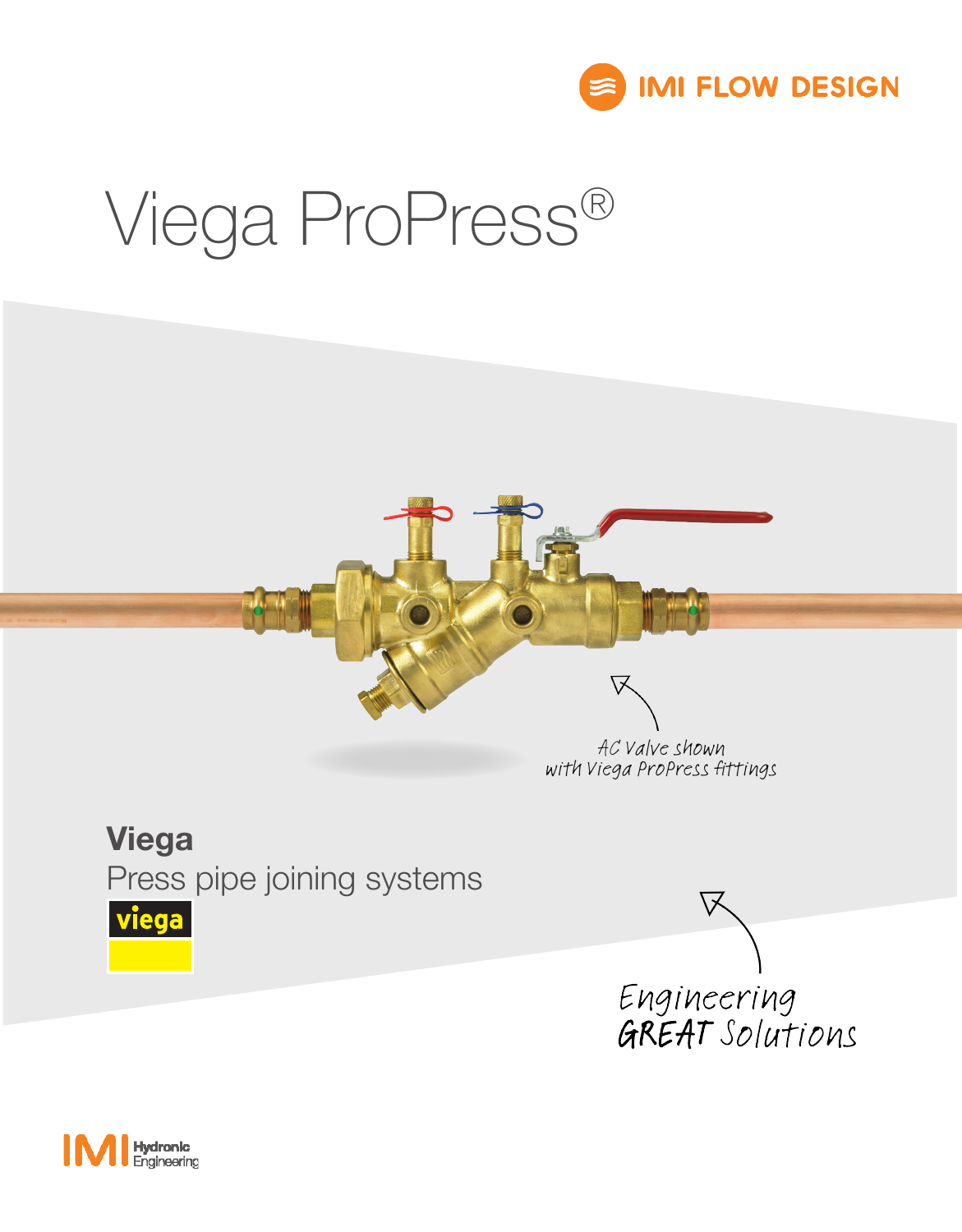## Viega ProPress

Viega ProPress is the original press pipe joining system. Pressing pipe connections saves time and labor compared to traditional soldering and Viega ProPress offers more features and benefits than any other imitation press system. Viega ProPress adapters combined with IMI Flow Design valves are suitable for any project whether in extisting buildings, new construction or retrofit installations.



#### Key features

> Patent Viega Smart Connect® Feature

Allows installers to easily identify unpressed connections.

> Meets Codes and Standards Viega ProPress meets the most rigorous testing codes and standards in North America and is UPC, NSF-61, CSA, UL, and FM tested and approved.

#### > Versatile

You can install Viega ProPress virtually anywhere in commercial, industrial and residential applications.

> Fast and Easily Made ½" to 2" press connections made in four to seven seconds.

#### Technical description

Application: Heating and cooling systems

Dimensions: ½"- 2"

Pressure class: 600 psi

#### Temperature:

Max. working temperature: 250°F Min. working temperature: 0°F

Material: Body: Bronze

Marking: Viega ProPress, Smart Connect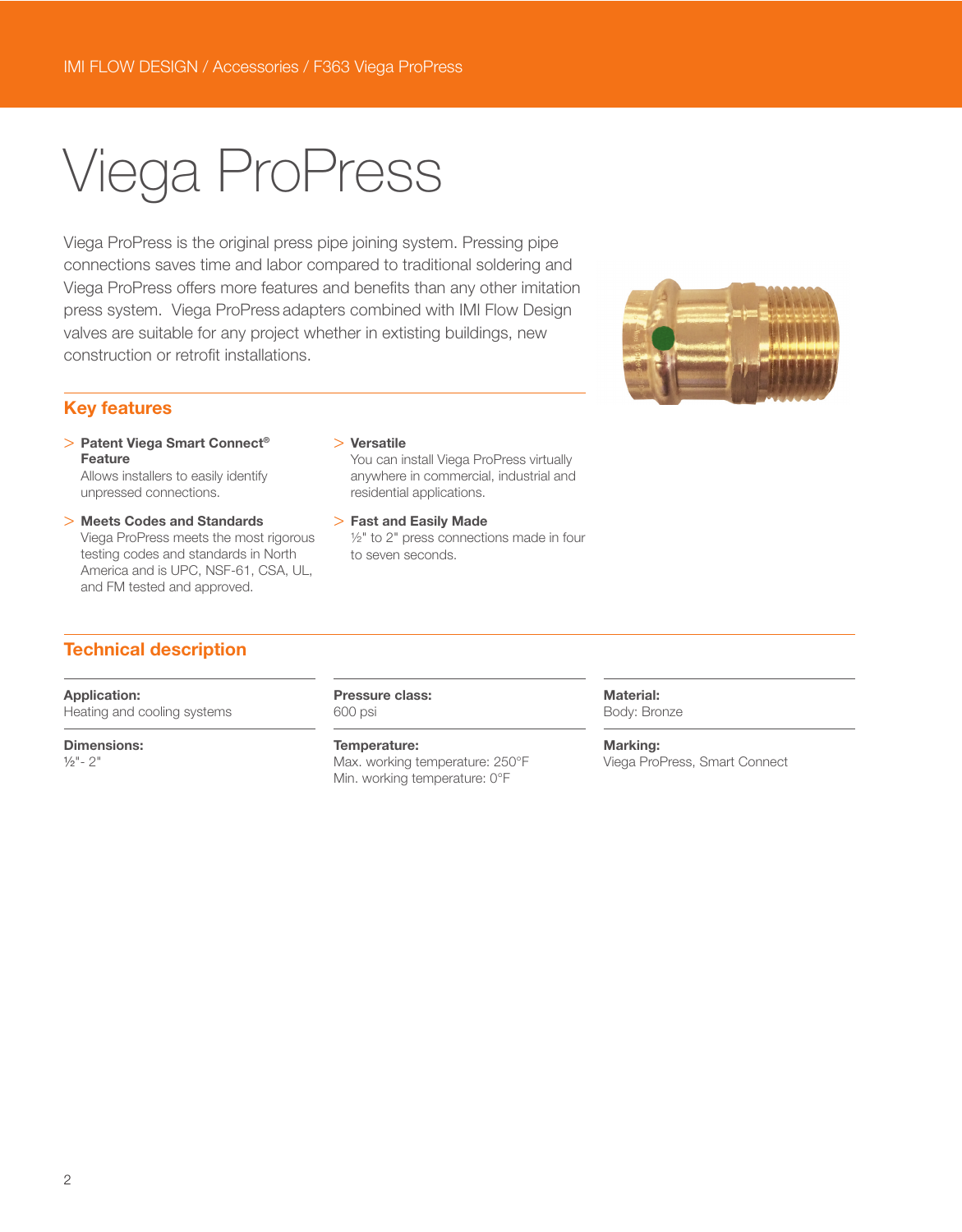#### **Instructions**

#### Viega ProPress®

For Types K, L and M hard copper tubing in ½" to 2" and soft copper tubing ½" to 1 ¼".



| <b>Viega ProPress Insertion Depth Chart</b>                   |  |  |  |  |                                       |  |  |
|---------------------------------------------------------------|--|--|--|--|---------------------------------------|--|--|
| Tube Size                                                     |  |  |  |  | $1/2$ " $3/4$ " $1$ " $1/4$ " $1/2$ " |  |  |
| Insertion Depth   3/4"   7/8"   7/8"   1"   1-7/16"   1-9/16" |  |  |  |  |                                       |  |  |

WARNING! Read and understand all instructions for installing Viega ProPress fittings. Failure to follow all instructions may result in extensive property damage, serious injury or death.

- 1. Cut copper tubing at right angles using displacement-type cutter or fine-toothed steel saw.
- 2. Remove burr from inside and outside of tubing to prevent cutting sealing element.
- 3. Check seal for correct fit. Do not use oils or lubricants. Use only Viega ProPress Shiny Black EPDM or Dull Black FKM sealing elements. **Note:** For applications requiring Viega ProPress with FKM sealing elements, remove the factory-installed EPDM sealing element and replace with FKM sealing element.
- 4. Mark proper insertion depth as indicated by the Viega ProPress Insertion Depth Chart. Improper insertion depth may result in improper seal.
- 5. While turning slightly, slide press fitting onto tubing to the marked depth.

Note: End of tubing must contact stop.

- 6. Insert appropriate Viega jaw into the pressing tool and push in, holding pin until it locks in place.
- 7. Open the jaw and place at right angles on the fitting. Visually check insertion depth using mark on tubing.
- 8. Start pressing process and hold the trigger until the jaw has engaged the fitting.
- 9. After pressing, the jaw can be opened again.

#### Leak Testing with Smart Connect®:



Unpressed connections are located by pressurizing the system with air or water. When testing with water the proper pressure range is 15 psi to 85 psi maximum. Leak testing with air can

be dangerous at high pressures. When testing with compressed air the proper pressure range is ½ psi to 45 psi maximum. Following a successful leak test, the system may be pressure tested up to 200 psi with air, or up to 600 psi with water, if required by local code requirements or project specifications.